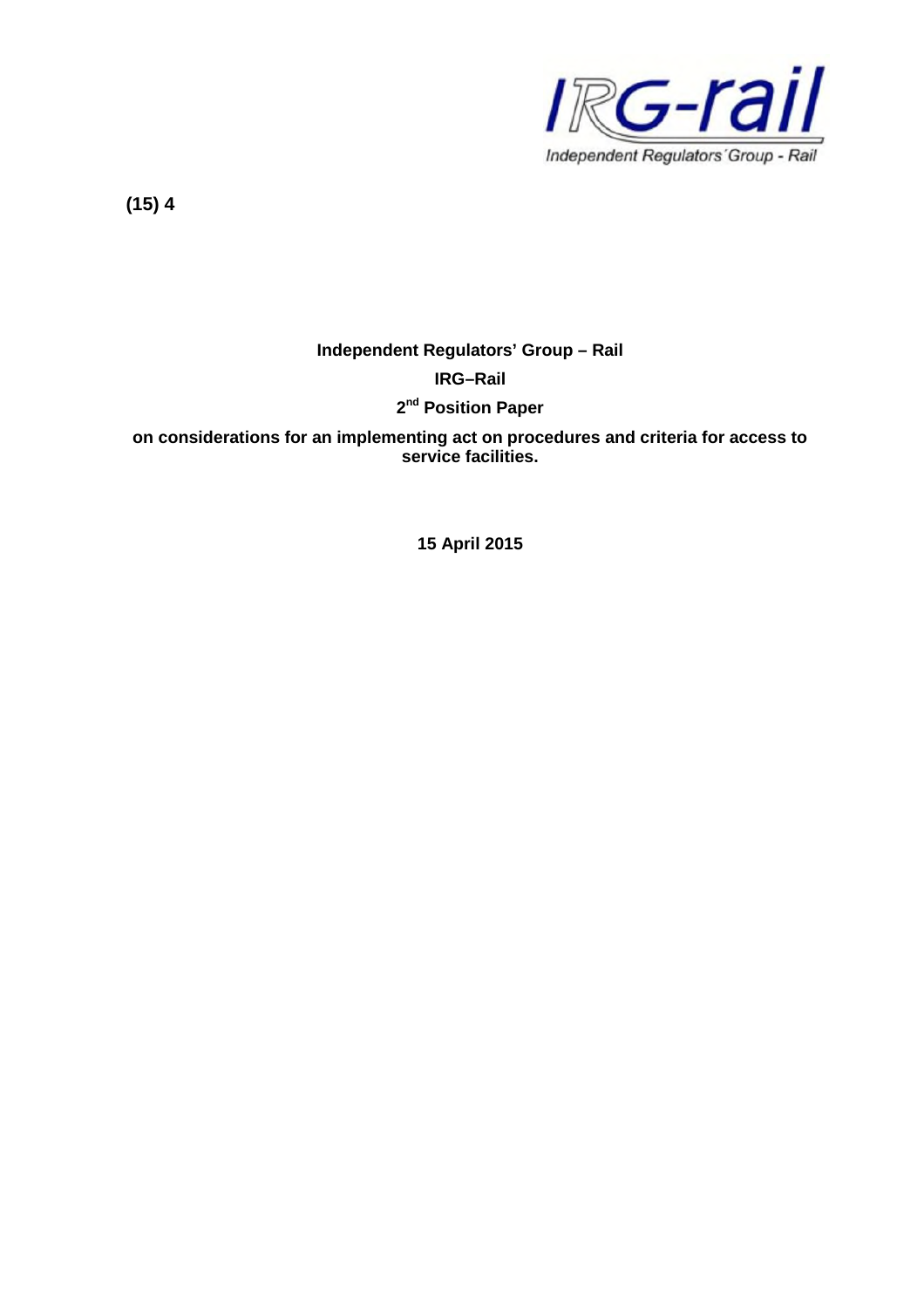

## **I. Introduction**

- 1. This second IRG-Rail position paper concerning the upcoming proposal by the European Commission for an implementing act on access to service facilities intends to explore further topics that have arisen in discussions with the Commission since the publication of the first position paper<sup>1</sup>.
- 2. IRG-Rail's objectives with this paper are:
	- to highlight further areas of importance that might be included in the above mentioned implementing act;
	- to provide input on this matter based on best regulatory practice and a common understanding on access issues for service facilities, drawing on regulatory bodies' experience.
- 3. This paper focuses on the following points:
	- independence requirements for operators of service facilities
	- procedures concerning the "use it or lease/rent it" rules;
	- further clarification of IRG-Rail's position regarding the concept of viable alternatives.
- 4. Furthermore, IRG-Rail's paper reiterates its remarks and suggestions concerning the scope and the need for transparency of access arrangements as detailed in its first position paper.

# **II. Independence requirements for operators of service facilities**

5. Article 13(3) of Directive 2012/34/EC establishing a single European railway area ("the Directive") introduces independence requirements for service facility operators (passenger stations, freight terminals, marshalling yards, storage sidings, port facilities and refuelling facilities)<sup>2</sup> where such service facilities are operated by an entity which is under the direct or indirect control of a body or a firm holding a dominant position in the national railway transport services market for which the service is used. The operator of these service facilities has to be independent in organisational and decision-making terms from the dominant entity or undertaking.

<sup>&</sup>lt;sup>1</sup> Published at http://www.irg-rail.eu/app/download/5805406336/IRG-Rail+%2814%29+10+-+Position+Paper+on+Art+13+%289%29.pdf

<sup>&</sup>lt;sup>2</sup> listed in Annex II, point 2 (a), (b), (c), (d), (g) and (i)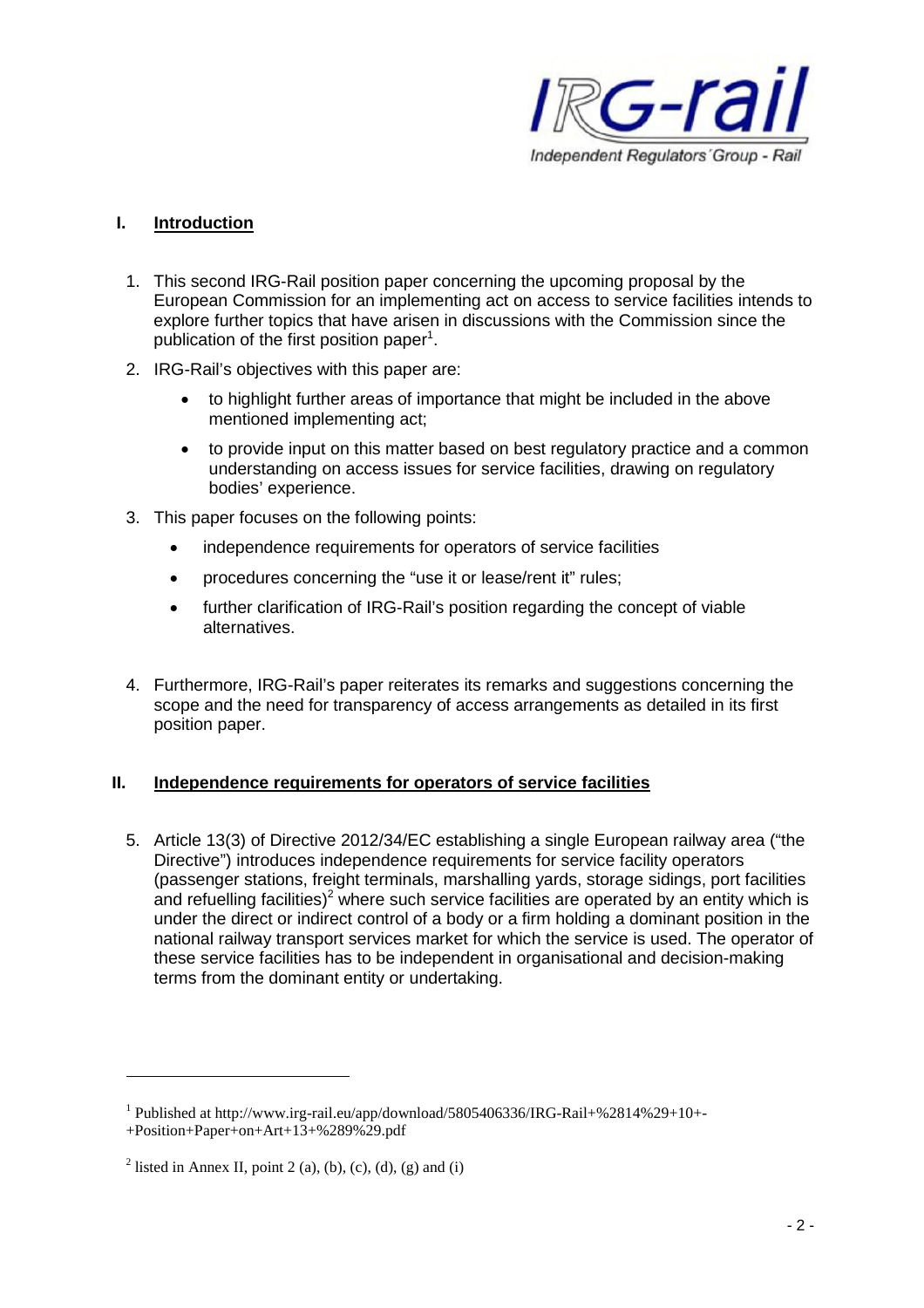

#### *Scope and role of regulatory body*

- 6. Article 13 implies that regulatory bodies will have a role in assessing whether operators of service facilities are under direct or indirect control of a body or firm which is also active and holds a dominant position in national railway transport markets for which the facility is used.
- 7. First, with regard to the scope, IRG-Rail considers that article 13.3 covers both **"bodies or firms"** which also hold a dominant position in national railway transport services and that it covers both private and public entities.
- 8. Secondly, the regulatory body will have to assess whether the service facility operator is under **"direct or indirect control"** of a body or firm that is also active and holds a dominant position in national railway transport market services. This will include in particular any contractual relationship between the facility operator and the railway undertaking that establishes a "de facto" control<sup>3</sup>. IRG-Rail considers that there needs to be a case by case analysis, in particular in countries where there are integrated governance structures $4$ .
- 9. Thirdly, the regulatory bodies' assessment of the dominant position will need to focus on the relevant **railway transport service market for which the facility is used** which will be determined by the regulatory body. The regulatory body will then have to examine whether the operator is integrated with a firm or a body that has a dominant position in the transport services for those relevant markets. Such an exercise requires a detailed analysis for each specific market in which the facility operator is active<sup>5</sup>.
- 10. IRG-Rail considers that this assessment can be initiated ex-officio or upon request. The regulatory body should be able to require, at any time, all relevant information. Whereas ex-ante tests can be conducted for new service facility providers, for existing service facility operators, the regulatory body could perform an ex-post analysis which may result in a decision asking for measures to be put in place, including organisational changes. IRG-Rail suggests a two-step approach: First regulatory bodies could issue guidelines on compliance. Secondly, if necessary, regulatory bodies could conduct a dominance test and specify any additional requirements.
- 11. With regard to the **responsibility of the regulatory body for assessing the dominant position**, IRG-Rail notes that some regulatory bodies are also competition authorities and will therefore have the necessary expertise to run the analysis. However, some regulatory bodies underline the fact that they do not yet carry out such work and when this is the case the European and national legislators have to ensure

<sup>3</sup> Commission Consolidated Jurisdictional Notice under Council Regulation (EC) No 139/2004 on the control of concentrations between undertakings (2008/C 95/01); in particular, see paragraphs 16 - 27.

<sup>4</sup> For example, in France it could be necessary to assess whether SNCF Réseau, which is both the infrastructure manager and an operator of marshalling yards is under indirect control of the holding company, SNCF which, through its subsidiary, SNCF Mobilités, holds a dominant position in the national railway transport services market. A comparable holding structure exists in other MS such as Germany and in Italy.

<sup>&</sup>lt;sup>5</sup> For example, there may be a case where refuelling facilities are used by both freight and passenger trains whereas for a freight terminal provider, the regulatory body may conclude that the analysis should only cover its dominance in rail freight transport.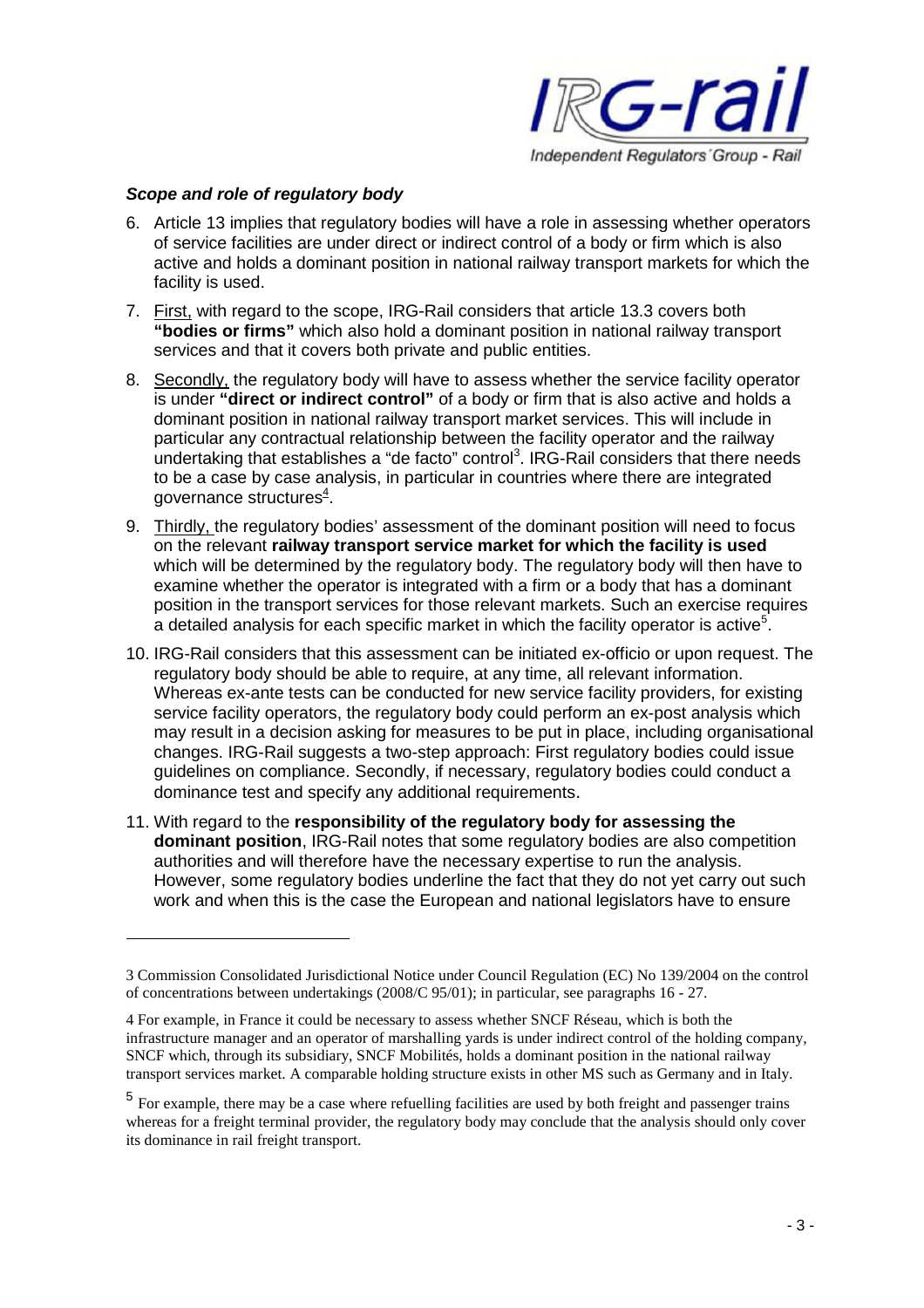

adequate resources for this new function. Nevertheless it could be possible for regulatory bodies to cooperate with the competition authority.

12. In order to assess market dominance in the railway transport services market, IRG-Rail believes that principles of competition law should be relied upon. No additional railwayspecific requirements are needed in the implementing act.

#### *Independence requirements according to Art 13.3*

- 13. IRG-Rail acknowledges that market structure and the level of liberalisation for service facilities differ across Europe. Therefore, the requirements for independence should be balanced and should reflect the need for tailor-made regulation. Currently, the level of protection with regard to independence requirements for operators of service facilities is very low in some markets. Strong independence requirements would be particularly relevant in markets with service facilities owned or managed by dominant providers and/or vertically integrated incumbents. On the other hand, such detailed requirements may not be appropriate where the market for service facilities is open with several providers.
- 14. IRG-Rail has taken note of the challenge to find the right balance between the need for clearer requirements on the one hand and, on the other, the need to take into due account the heterogeneity of service facilities across different market situations, their high number and the differences between the needs of the applicants. IRG-Rail is of the opinion that the need to distinguish between different operators of service facilities should not create disproportionate administrative or economic burden to some service facilities. The fact that different service facilities would require different approaches in this regard should not lead to a "least common denominator".
- 15. IRG-Rail would suggest a flexible and asymmetric approach in the implementing act, with a competence for the regulatory body to exercise and decide on the appropriate independence requirements.
- 16. Accordingly, regulatory bodies should have the necessary powers to assess, decide on and supervise the independence requirements (appropriate supervisory and enforcement powers) and receive all relevant data and information, e.g. with regard to the decisions structure of vertically integrated firms in order to control compliance.
- 17. Non-discriminatory access to service facilities, such as passenger train stations or freight terminals are essential for market opening. Entities affected by Art. 13 Para 3 shall organize themselves in a way that ensures the independence of the operator of the service facility in decision-making terms.
- 18. In the case of a dominant position and the integrated set up of an entity a number of independence requirements in decision making must be demonstrated and published. Decision-making independence requirements cover, for example, management, appointment, suspension rules, cooling off provisions. The requirements may also include that the management of a service facility provider shows administrative (including responsibility for recruitment, appointment and dismissal of staff), financial and budget autonomy.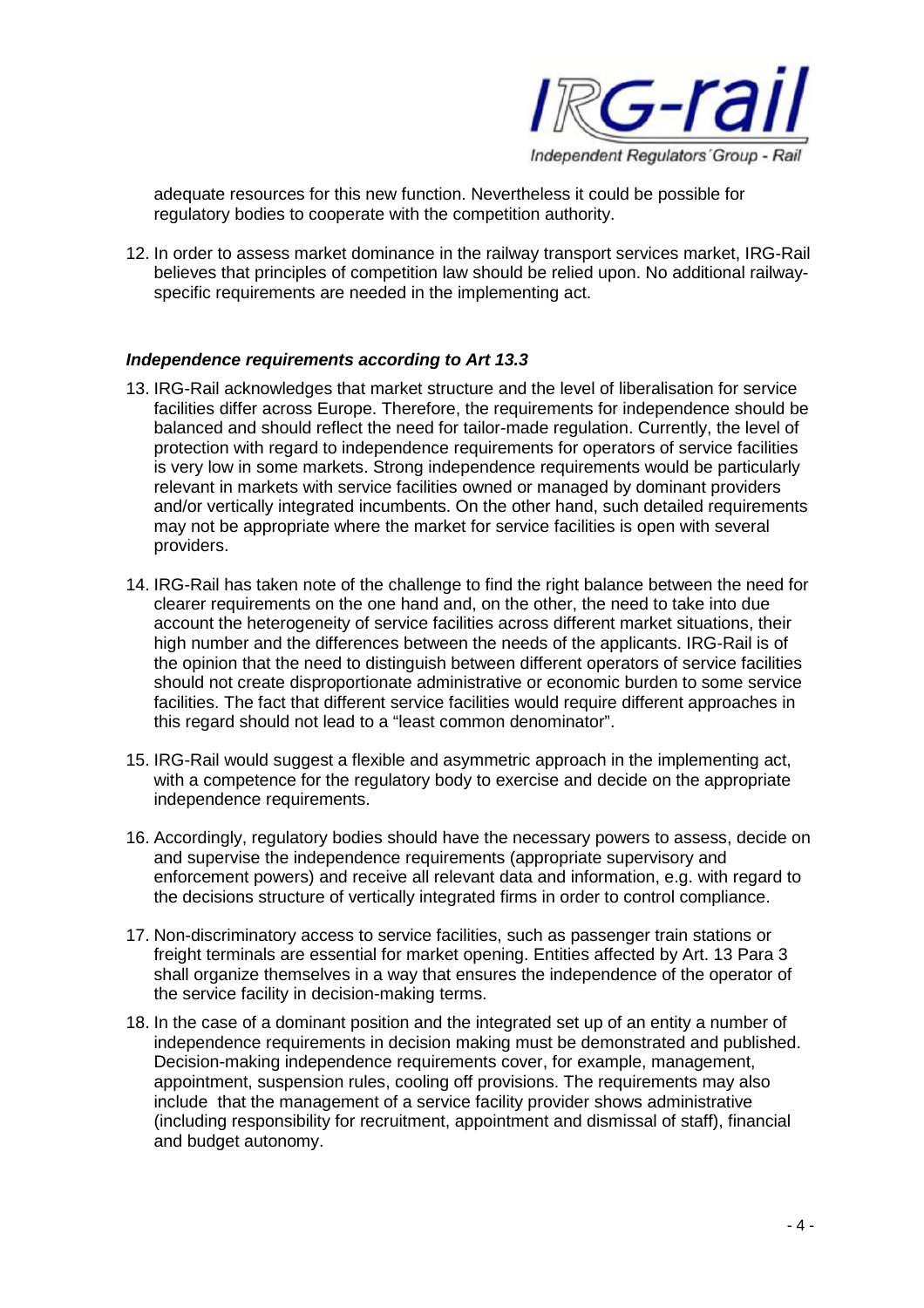

- 19. IRG-Rail believes that a level of guarantees should be foreseen in the implementing act, but some of criteria could be amended by the regulatory body either ex-officio or in case of the failure to achieve the required independence by themselves.
- 20. With regard to organisational independence required under the Directive, this implies setting up so-called Chinese walls, in order to protect commercially sensitive information in addition to the foreseen accounting separation measures under legislation. IRG-Rail recommends that the implementing act should impose an obligation for service facilities operators to establish, where necessary:
	- a separate department for the management of service facilities with its own staff ;
	- separate information systems for the use of service facilities;
	- a code of best practice for handling confidential information.
- 21. To ensure the effective monitoring of these measures, IRG-Rail believes that additional compliance mechanisms could be envisaged if appropriate, by requiring facilities to report annually on compliance with the independence requirement.
- 22. In any case, IRG-Rail considers that any independence requirements should be aligned with and reflect those imposed on the infrastructure manager.

#### **III. Use it or rent/lease it**

- 23. Article 13 also states that "where a service facility referred to in point 2 of Annex II has not been in use for at least two consecutive years and interest by railway undertakings for access to this facility has been expressed to the operator of that service facility on the basis of demonstrated needs, its owner shall publicize the operation of the facility as being for lease or rent as a rail service facility, as a whole or in part, unless the operator of that service facility demonstrates that an ongoing process of reconversion prevents its use by any railway undertaking."
- 24. Any operator of a service facility has to comply with the provisions of the Directive, especially with the provisions of Article 13, which obliges the operator of a service facility to grant non-discriminatory access to the service facility and its services. If an operator of a service facility grants non-discriminatory access to its service facility, there is no need for a lease or rent of the service facility. Therefore IRG-Rail believes that the implementing act should clarify that this paragraph only applies to those service facilities which have not been in use for at least two consecutive years and remain unused even in presence of a formal expression of interest by at least one applicant.
- 25. The tenant or the owner should acknowledge receipt and process the expression of interest as quickly as possible. After receipt of an expression of interest, the owner/operator should not be allowed to initiate a process of reconversion.
- 26. Under the Directive, when not interested in directly operating the service facility, the owner of a service facility is obliged to publish the conditions for renting or leasing its service facility. These conditions should also cover the connection to the adjacent railway infrastructure. He should do so without undue delay.
- 27. The publication process should be subject to regulatory supervision. Therefore the regulatory body should be informed about the publication by the owner/operator of a service facility. To ensure a non-discriminatory process the regulatory body should be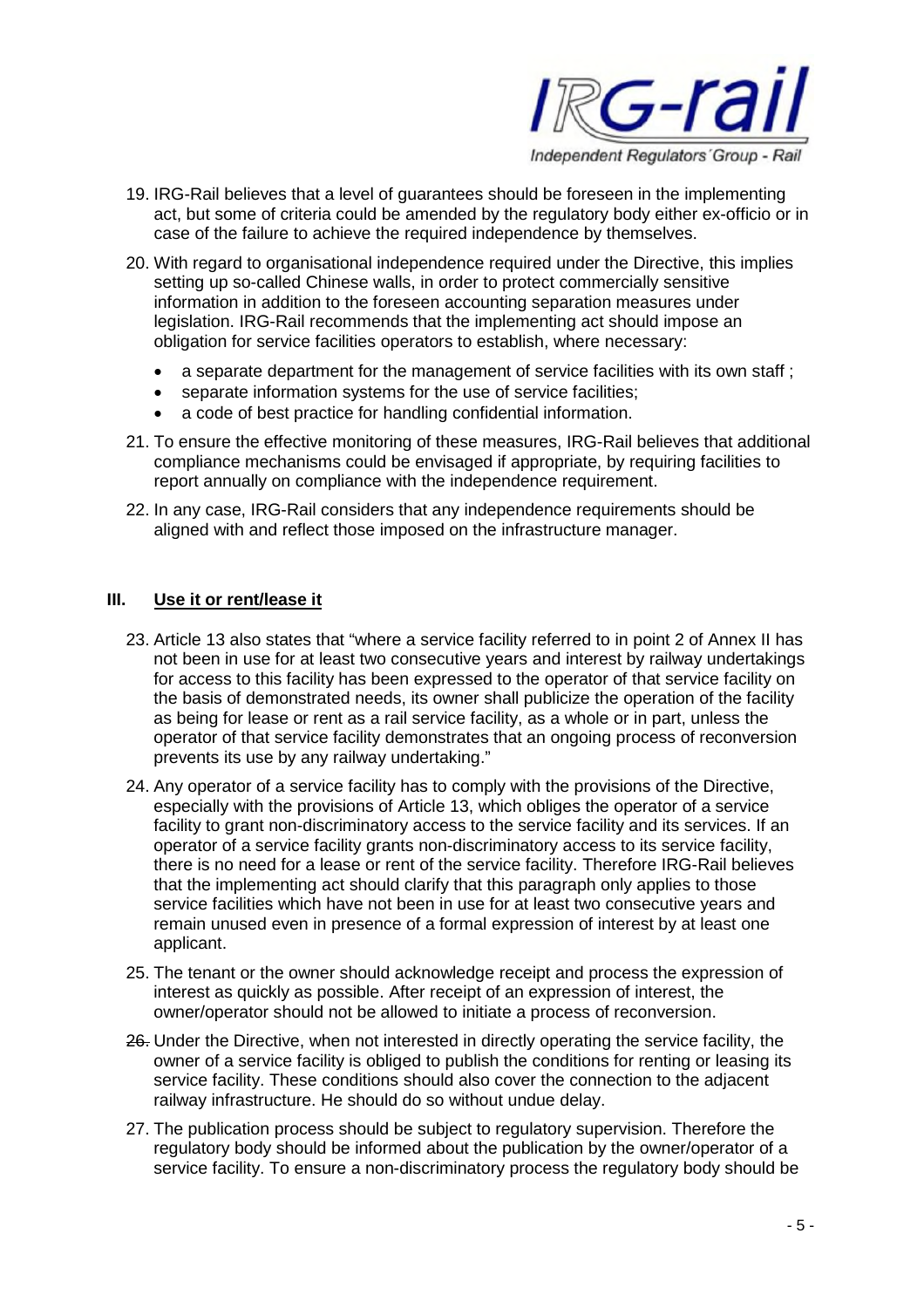

able to investigate the process ex-officio. This is without prejudice of the right of any interested party to complain to the regulatory body.

- 28. The owner/operator of the facility should consider any reasonable offers made by interested parties without undue delay.
- 29. The whole provision is applicable (only) as far as there is no process of reconversion in progress. Reconversion in this context should be understood as a formal process such as construction works that aim at removing the current function of the facility and replacing it with a different one. The owner/operator of the service facility should demonstrate that the reconversion process has started.
- 30. The provision applies if the respective service facility has not been in use for at least two consecutive years. This time period should be measured starting from the first day after the last use of the service facility.

### **IV. Viable Alternatives**

Procedure for access to services including viable alternatives

- 31. The objective of the Directive in relation to service facilities is to open a wider range of commercial and operational facilities in order to facilitate competition between railway undertakings, thus improving efficiency and resulting in lower prices, better level of services and encouraging greater use of the rail network.
- 32. Article 13 of the Directive establishes a general access right to service facilities. In its previous position paper, IRG-Rail asserted the principle of a presumption of a transparent right of access to service facilities as a starting point. The implementing act should therefore make it clear that the right to non-discriminatory access to service facilities means that operators of service facilities must grant access to a service facility as requested to all applicants<sup>6</sup> if capacity and the service are available. IRG-Rail fully supports the Commission's intention to further define in an implementing act the main elements of the procedure for handling requests. IRG-Rail would recommend in this respect that such main elements should be defined in line with the requirements listed in IRG-Rail's previous position paper (a three stage procedure including identification of conflicts, co-ordination of conflicting requests, and a resolution procedure). In this context, IRG-Rail stresses that any decision to turn down access or service requests must be fully explained in writing by the service facility operator. Such written explanation should be provided in all cases to ensure full transparency and a copy of the written explanation should be sent to the regulatory body for information. It is within the discretion of the regulatory body to start an ex officio procedure. This is without prejudice of parties being able to come and complain to the regulatory body should they still feel aggrieved or discriminated against.
- 33. IRG-Rail recognises that in cases where conflicting requests cannot be resolved after the coordination or dispute resolution phases due to lack of available capacity, the "viable alternative regime" serves as a further instrument for conflict resolution and

 $^6$  IRG-Rail understands that Article 13 of the Directive, with regard to its scope, is covering and addressing not only railway undertakings/operators but all relevant entities/parties which request access to service facilities or a related service. IRG-Rail therefore uses the term "applicants" with its broad scope throughout the whole document.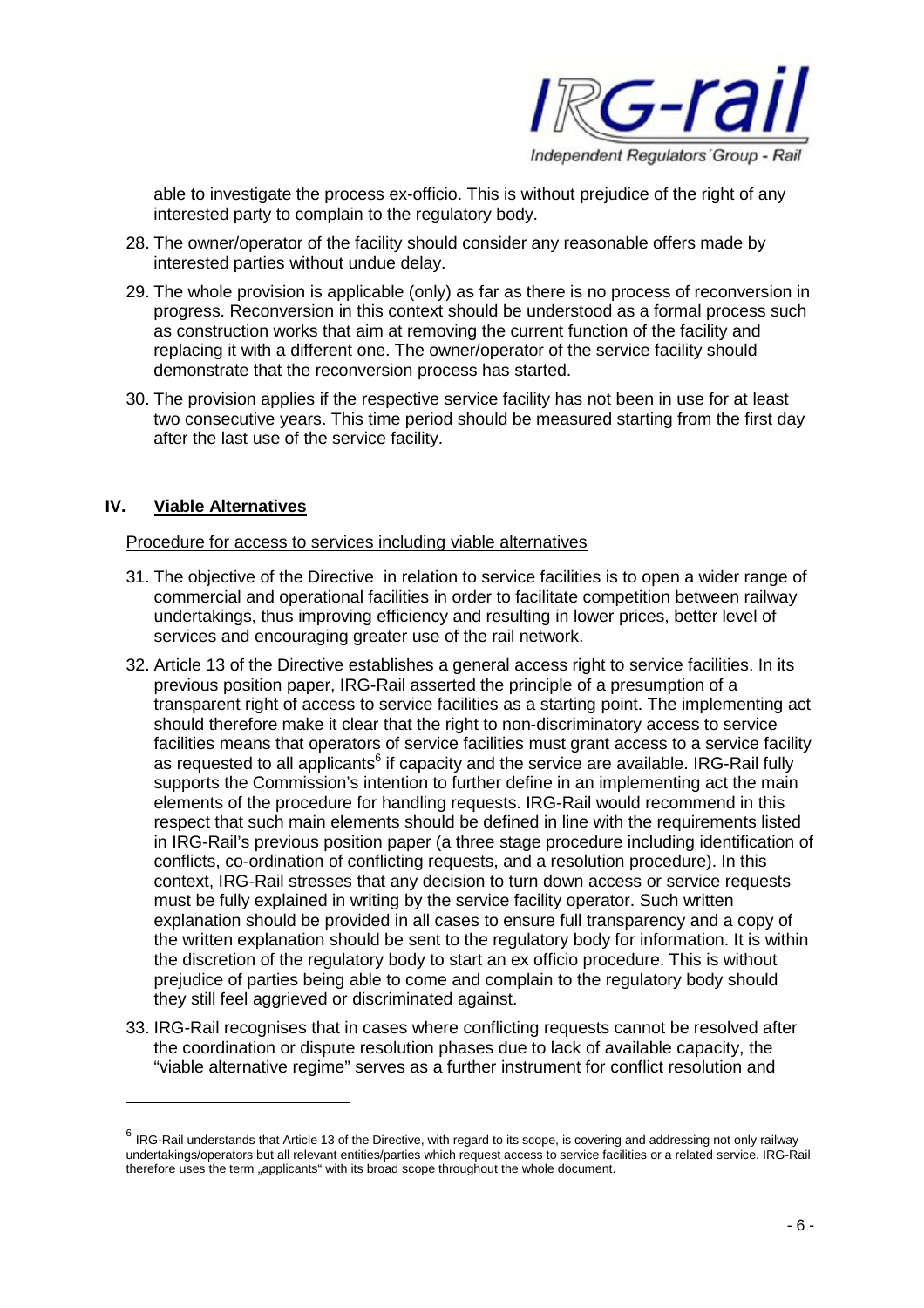

granting access appropriately. According to Article 13(4), requests for access to service facilities and/or supply of services within them may only be refused if there is a viable alternative allowing applicants to operate the freight or passenger service concerned on the same or alternative routes under economically acceptable conditions.

- 34. In IRG-Rail's view, the viable alternative approach should only be triggered once the process of dealing with conflicting requests has been completed.
- 35. The definition of "viable alternative", according to Article 3(10)/13(4), means access to another service facility which is economically acceptable to the railway undertaking and allows it to operate the freight or passenger service concerned. IRG-Rail believes that the "viability" should not only depend on whether the alternative facility meets the applicant's direct needs, but must also allow the applicant to supply the relevant services to its customers on competitive terms.
- 36. Due to the heterogeneity of service facilities on Member States' networks and the differences between the needs of the applicants requesting access to service facilities and services within them, the implementing act should include only guidelines for operators of service facilities on what should be considered when assessing whether a viable alternative exists. IRG-Rail recommends therefore a case-by-case analysis on what may be the viable alternative based on objective criteria. The principles for the analysis as outlined below should be transparent and published on the service facility operator's website and in the network statement,. A number of safeguards should be put into place to avoid (the potential for) discrimination while exercising this analysis. IRG-Rail would see a number of general obligations for service facilities operators as well as applicants as described below.
- 37. IRG-Rail considers transparency to be a key requirement during the whole procedure. In order to provide certainty to applicants and operators of service facilities with regard to their rights and obligations, operators of service facilities should set and publish general timescales for the handling of requests (these timescales may differ for different types of request) to ensure that regulatory bodies are not asked to set deadlines on a case-by-case basis. If the operator of the service facility is not able to reply in the timescale he has set, he can ask the Regulatory Body for an extension.

#### Viable alternative: obligations for service facility operators and obligations for applicants

- 38. IRG-Rail recommends that, where access to a service facility is restricted and is likely to affect an applicant, the operator of the service facility is required to justify in writing any decision of refusal and indicate any viable alternative in other facilities when refusing access. IRG-Rail recommends that such written justification is provided to ensure full transparency and that the copy of the written justification is sent to regulatory body.
- 39. Non-availability of capacity can justify a refusal under certain conditions. Where capacity is constrained, a service operator could reasonably refuse to grant, or impose restrictions on, access. However, where a service operator argues that it has reached full capacity, IRG-Rail would expect it to provide a reasoned case explaining the nature of the capacity constraints and demonstrating that it has examined all options for accommodating the applicant's request.
- 40. The service operator that intends to reject an applicant's request to a service facility or services, is asked to propose one or more alternatives. The service operator should demonstrate to the applicant why it considers that a viable alternative exists by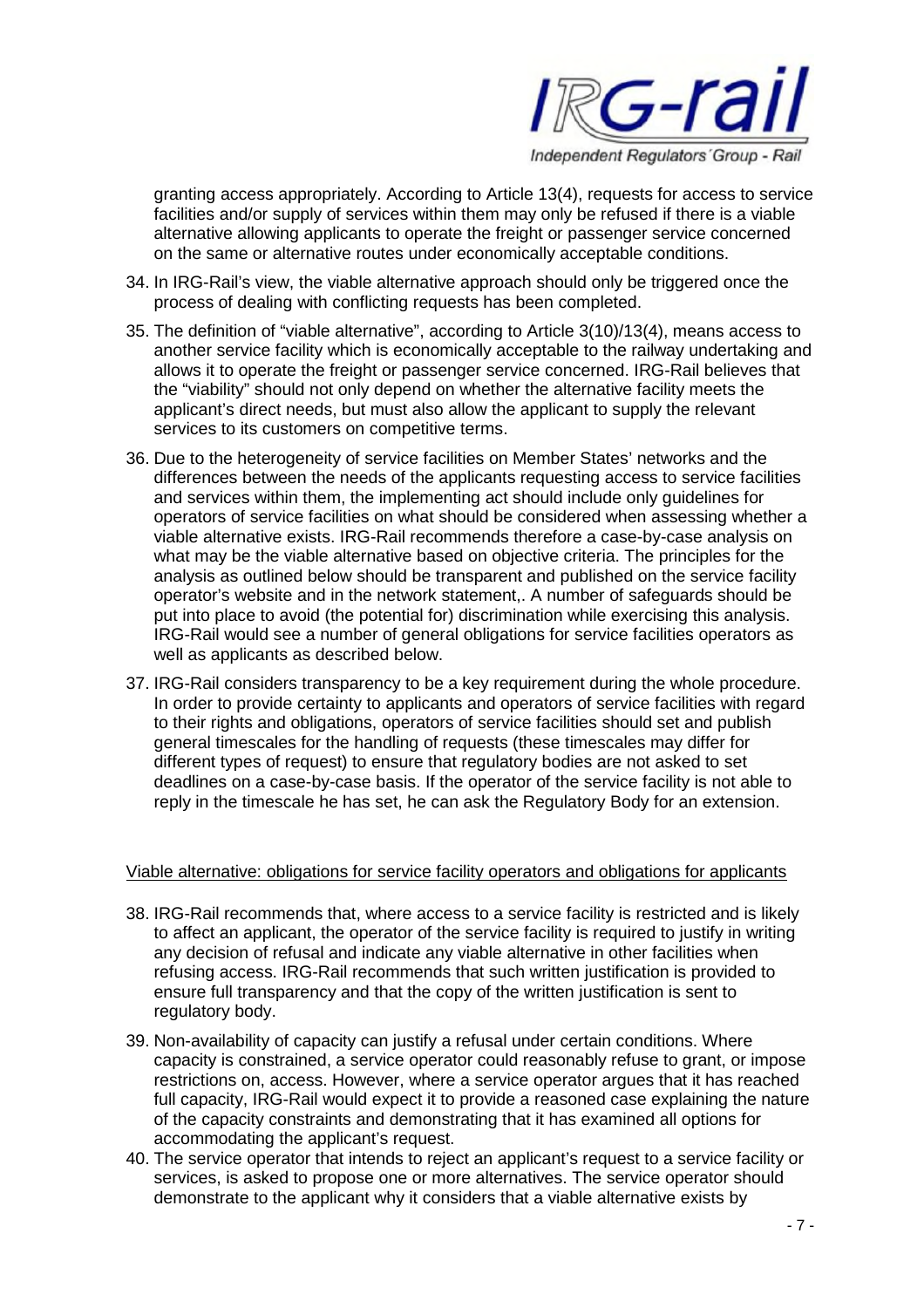

identifying those viable alternative(s), and providing an explanation on the extent to which those alternative(s) meet the applicant's requirements and match the characteristics of the facility, for which access is required, in terms of operational capabilities and geography and charges.

- 41. Concerning the condition "economically acceptable", IRG Rail considers that the applicant is probably the best/only party capable to determine whether the proposed alternative is viable "under economically acceptable conditions". One could also assume that service operators suggest alternatives to the applicant on the basis of information in the infrastructure manager's network statement or the different terms of use of the possible alternative service facility. An analysis on a case by case basis is likely to be required, since the economically acceptable conditions will differ from one situation to another.
- 42. The applicant can challenge the decisions made by the operator of an service facility in the forementioned process by filling a complaint to the regulatory body. IRG-Rail would expect the applicant to demonstrate its needs for capacity. Capacity at a facility is a function of a number of different constraints and IRG-Rail recognises that all of these will contribute to the overall limitations at the facility. The regulatory body would assess whether an appropriate part of the capacity has been granted to that applicant.

#### Criteria to determine an economically acceptable viable alternative – physical viability

- 43. An important starting point for a service operator making the case for a viable alternative will be for it to consider whether alternative sites are substitutable, that is to say operationally or logistically capable of replicating the amenity or service offered by the service facility to which access is being refused. This requires applicants for access to explain:
	- the precise operational characteristics it seeks (e.g. terms of access, technical characteristics, services offered), for example if specialist handling equipment is required or if access for road vehicles for loading and unloading is needed;
	- the geographical requirements of the service facility, for example a terminal's proximity to a particular port where the customer's cargo is being unloaded, or the requirement of a customer that a particular terminal is used or that the terminal is located in a particular region for its final distribution.

### Criteria to determine an economically acceptable viable alternative – commercial viability

- 44. An alternative service facility which is operationally compatible with the requirements of the applicant must at the same time be commercially viable. IRG-Rail considers that if using another facility service was certain to impose such an increase in the applicant's costs, that the applicant could no longer operate the traffic or conduct its business, that facility would not be a viable alternative.
- 45. The difference in total cost for providing the service and length of travelling time occurring as a result of use of the other service facility should be taken into consideration when determining the viability of an alternative.
- 46. This commercial assessment needs to include consideration of relevant costs, not simply the price for accessing the alternative service facility. For example, an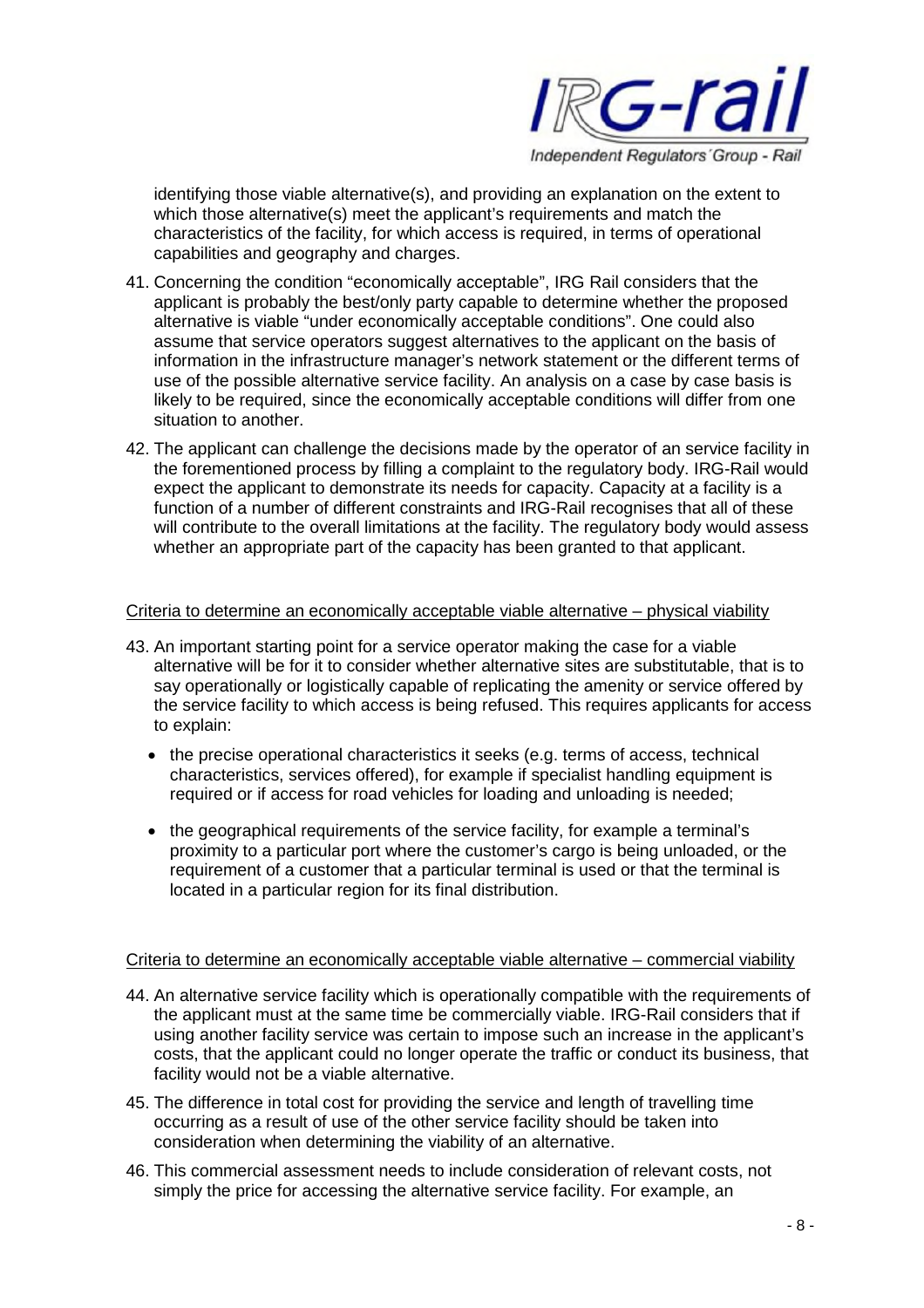

alternative location might, due to the distances involved, incur additional track access charges. Or there may be route availability issues which require modification to the equipment used (e.g. certain routes may require sub-optimal use of wagon capacity) or an alternative service facility might impose additional handling costs on the customer, making the rail undertaking's proposed service uncompetitive. IRG-Rail would expect an applicant challenging an alternative proposed by the service operator to assess and to demonstrate that the proposed alternative is not viable in terms of financial impact.

### Criteria to determine an economically acceptable viable alternative – availability

- 47. The availability of the alternative also plays an important role. There may be instances where there are a number of alternative service facilities that meet all the criteria required by the applicant but where the relevant service operators have refused access either successively or simultaneously. This would create an unsatisfactory position for the applicant and could introduce significant delay in the resolution of the access request. In each case, the respective service operator may consider previous recent refusals of access as an indication that this option may not be a viable alternative. If, in these circumstances, the applicant appeals to the regulatory body then he should nominate his preferred service facility.
- 48. The applicant should be required to consider the potential alternative facilities or services put forward by the facility operator against its requirements to assess whether they are viable alternatives. If the applicant does not consider that the proposed alternative is viable and no compromise solution is found, it can appeal to the Regulatory Body.

### Role of the regulatory body

49. Concerning the role of the regulatory body, IRG-Rail considers that, under the Directive, the regulatory body should have the power and competence to monitor nondiscriminatory access to service facilities and the supply of services within these facilities and therefore to gather all relevant information from all interested parties. The regulatory body also needs supervisory powers in order to make regulatory decisions. In the event of a complaint, or upon its own initiative, the regulatory body should be able to decide if access has to be granted to the preferred service facility or to an alternative or if it is justified that neither access to the original service facility nor to an alternative can be granted. Based on the principle of open access to service facilities and services and appropriate capacity allocation IRG-Rail considers that particular attention should be paid to the case where one service facility operator or one holding owns all alternative service facilities to ensure appropriate access.

### **V. Conclusions**

- 50. This second position paper on considerations for an implementing act on procedures and criteria for access to service facilities outlines IRG-Rail suggestions and input for relevant measures and requirements on a number of issues for the upcoming implementing act.
- 51. Following its first position paper dated September 2014, IRG-Rail, in co-operation with the European Commission, has identified the following issues of importance for the